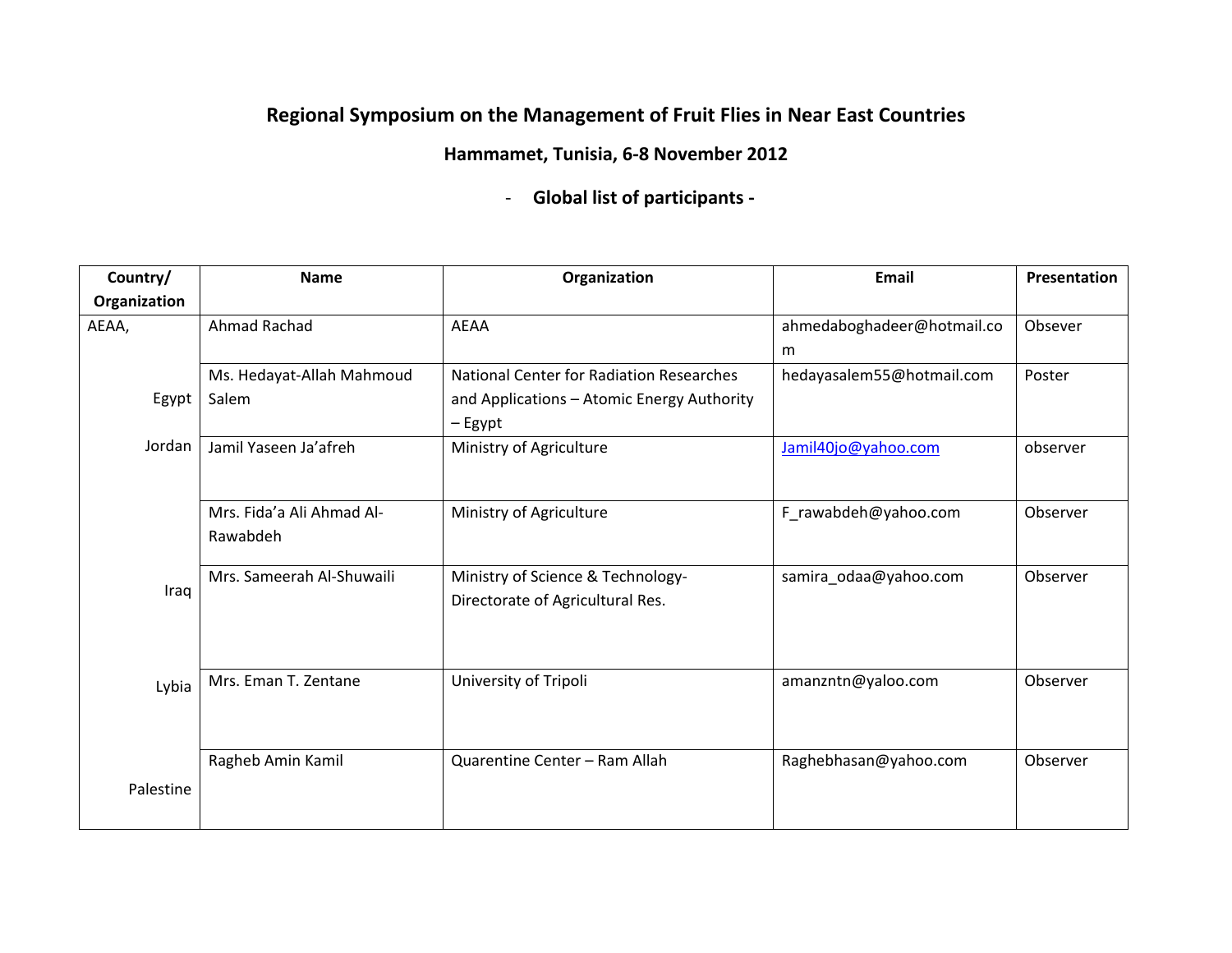| Country/                                                   | <b>Name</b>                                   | Organization                                                                | <b>Email</b>                                          | Presentation |
|------------------------------------------------------------|-----------------------------------------------|-----------------------------------------------------------------------------|-------------------------------------------------------|--------------|
| Organization                                               |                                               |                                                                             |                                                       |              |
| AEAA,<br>Saudia Arabia                                     | Ahmed Mohamed Al Jabr                         | King Faisal University                                                      | aljabr@kfu.edu.SA                                     | Observer     |
|                                                            | Abdulmajead Jamal Khashoggi                   |                                                                             | akhashoggi@kacst.edu.sa                               | Observer     |
|                                                            | Saeed Abdulrahman Al-<br>Shamrani             |                                                                             | salshmrani@kacst.edu.sa                               | Observer     |
| Sudan                                                      | Abdel Gadir Mohammed<br>Abdellah Dafa el Seed | Agricultural research Corporation,<br>Khartoum, Sudan                       | tcsaec@gmail.com                                      | Observer     |
| <b>Tunisia</b>                                             | Lotfi Sillini                                 | Centre National des Sciences et Technologies<br>Nucleaires (CNST)           | sillini_lotfi@yahoo.fr                                | Observer     |
|                                                            | Ferjani Dhaouadi                              | Centre National des Sciences et Technologies<br><b>Nucleaires</b>           | ferjanidhaouadi@yahoo.fr                              | Observer     |
| African Union,<br>Interafrican<br>Phytosanitary<br>Council | Abdelfattah Mabrouk Amer                      | African Union, Interafrican Phytosanitary<br>Council                        | abdelfattahsalem@ymail.com /<br>mabroukdn@hotmail.com | Observer     |
| Algeria                                                    | <b>OUKIL Salah</b>                            | Institut National de la Recherche<br>Agronomique d'Algérie                  | S_OUKIL@hotmail.com                                   | Oral         |
| Bangladesh                                                 | Md. Shahadath Hossain                         | Horticulture Research Centre, Bangladesh<br>Agricultural Research Institute | mshahadath67@gmail.com                                | Oral         |
| Croatia                                                    | Mario Bjelis                                  | Croatian Centre for Agriculture, Food and                                   | mario.bjelis@hephs.hr                                 | Oral         |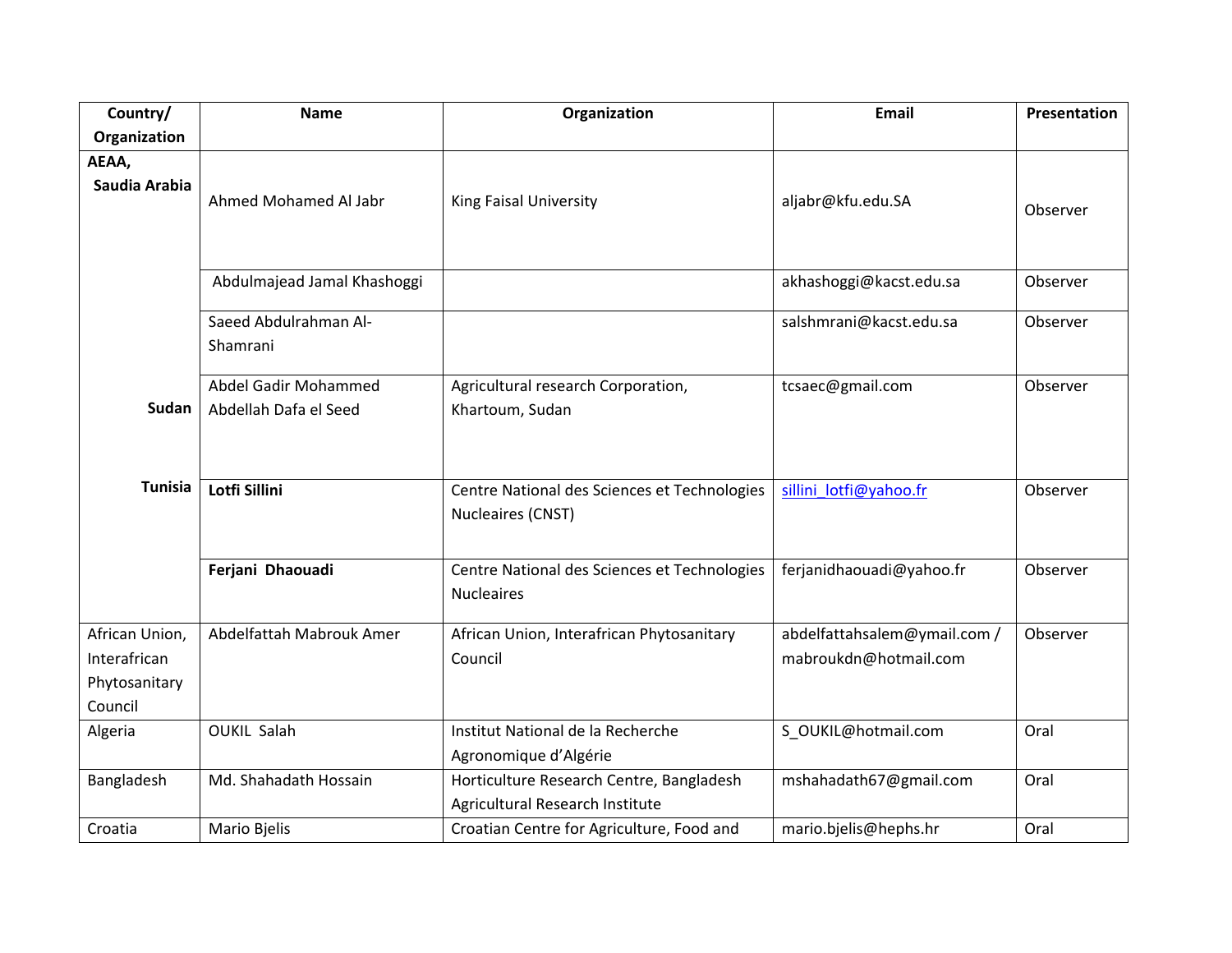| Country/      | <b>Name</b>                   | Organization                                  | <b>Email</b>                  | Presentation |
|---------------|-------------------------------|-----------------------------------------------|-------------------------------|--------------|
| Organization  |                               |                                               |                               |              |
|               |                               | Rural Affairs, Plant Protection Institute     |                               |              |
| Egypt         | Sobhy A. Temerak              | Plant Protection Department, Faculty of       | stemerak@hotmail.com          | Oral         |
|               |                               | Agriculture                                   |                               |              |
|               | Mohamed Abdel-Rahman          | Plant Protection Research Institute,          | moamro1953@yahoo.com          | Oral         |
|               | Mohamed Abdalla               | Agricultural Research Center                  |                               |              |
|               | Nashat Abdel Hafiz Ali        | Plant Protection Research Institute,          | nashat_hafiz@yahoo.com        | Oral         |
|               |                               | Agriculture Research Center                   |                               |              |
|               | Ahmed Hussein El-Heneidy      | <b>Agricultural Research Center</b>           | aheneidy@link.net             | Oral         |
| EPPO (France) | Ms. Françoise Petter          | European and Mediterranean Plant              | fp@eppo.int / petter@eppo.int | Oral         |
|               |                               | Protection Organization (EPPO)                |                               |              |
| FAO (Gaza)    | Adham El Khateeb              | FAO - Gaza                                    | Adham.Elkhateeb@fao.org       | Observer     |
| FAO-RNE,      | Shoki Al Dobai                | FAO, Regional Office for the Near East, Egypt | Shoki.AlDobai@fao.org         | Oral         |
| Cairo         | Ahmed Hussein El-Heneidy,     |                                               |                               |              |
|               | Egypt                         | See countries                                 |                               | Oral         |
|               | Hasanain Yousuf Abdul Raheem, |                                               |                               |              |
|               | Iraq                          |                                               |                               |              |
|               |                               |                                               |                               |              |
|               | Ms Nagat Mubarak El Tayeb,    |                                               |                               |              |
|               | Sudan                         |                                               |                               |              |
|               | Ms Raida Al-Awamleh, Jordan   |                                               |                               |              |
|               | Saeed Abdullah Ba-Angood,     |                                               |                               |              |
|               | Yemen                         |                                               |                               |              |
|               |                               |                                               |                               |              |
|               | Ms Salwa balla Mohamed        | Ministry of Agriculture, Plant Protection     | salwasunhori@yahoo.com        | Observer     |
|               | Sanhori,                      | Directorate, Sudan                            |                               |              |
|               | Ahmed Ammran,                 | Agricultural Research and Extension           | mm_a201180@yahoo.com          | Observer     |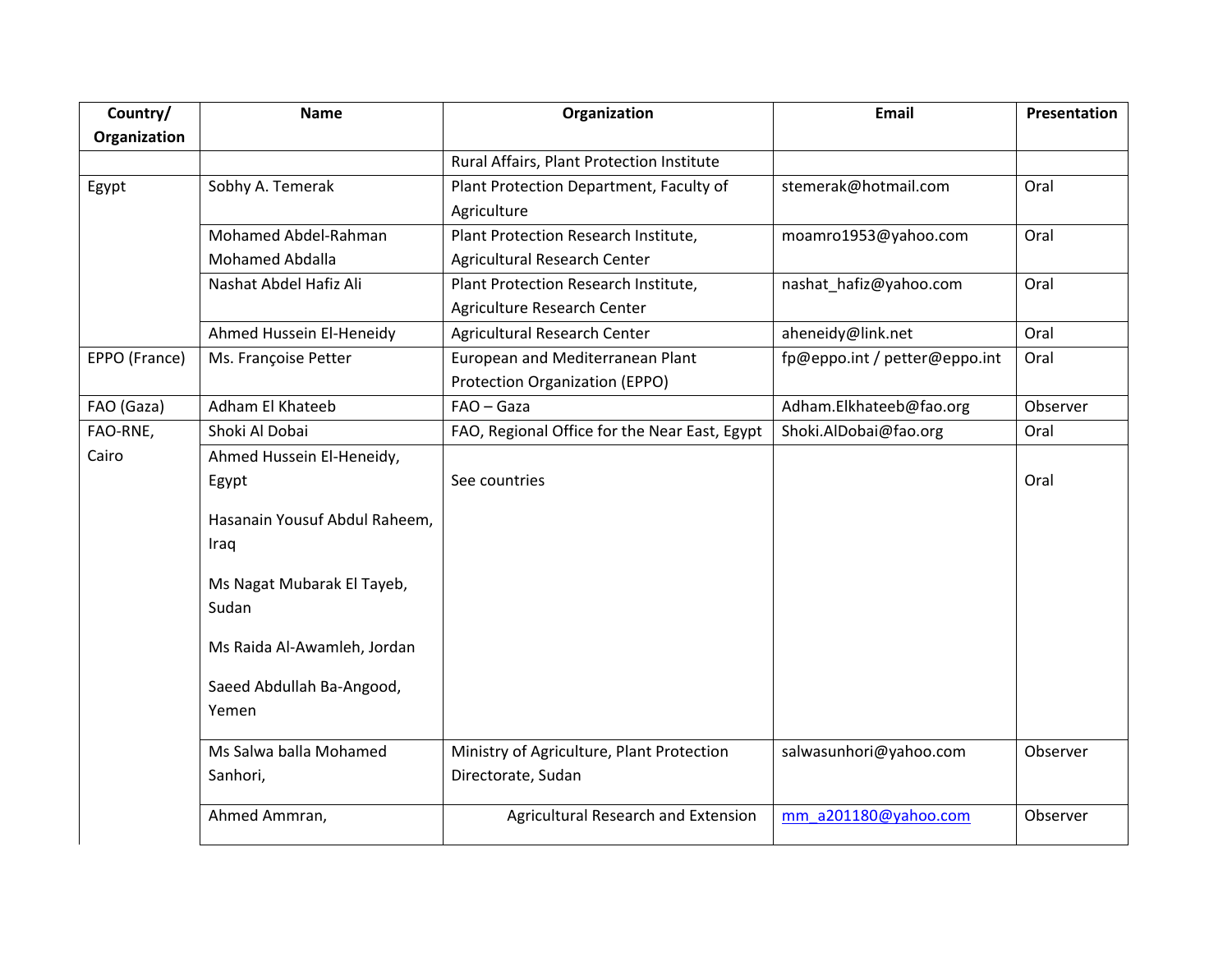| Country/     | <b>Name</b>             | Organization                                   | <b>Email</b>               | Presentation |
|--------------|-------------------------|------------------------------------------------|----------------------------|--------------|
| Organization |                         |                                                |                            |              |
|              |                         | Authority, Dhamar, Yemen                       |                            |              |
|              |                         |                                                |                            |              |
|              | Habib Awada,            | Ministry of Agriculture- Research, Lebanon     | habib.awada@hotmail.com    | Observer     |
|              |                         |                                                |                            |              |
| FAO (HQ,     | Khaled Alrouechdi       | FAO - HQ- AGP, Rome, Italy                     | Khaled.Alrouechdi@fao.org  | Oral         |
| Rome)        | Faris, Samira Mohamed   | icipe (International Centre of Insect          | sfaris@icipe.org           | Oral, Key    |
|              |                         | Physiology and Ecology), Kenya                 |                            | speaker      |
| Greece       | Nikos T. Papadopoulos   | Laboratory of Entomology and Agricultural      | nikopap@uth.gr             | Oral         |
|              |                         | Zoology, University of Thessaly                |                            |              |
| <b>IAEA</b>  | Rui Cardoso Pereira     | Joint FAO/IAEA Programme of Nuclear            | R.Cardoso-Pereira@iaea.org | Oral         |
|              |                         | Techniques in Food and Agriculture             |                            |              |
| <b>IOBC</b>  | <b>Mohamed Besri</b>    | Integrated Production, Protection and          | mohamedbesri@gmail.co /    | Observer     |
|              |                         | <b>Biocontrol Commission for North African</b> | m.besri@iav.ac.ma          |              |
|              |                         | Counties (IOBC/WPRS)                           |                            |              |
|              | Silvia Bluemel          | Austrian Agency of Health and Food Safety      | sbluemel@ages.at           | Oral         |
|              |                         | (AGES)                                         |                            |              |
| Iran         | Hamid Reza Zolfagahrieh | Agriculture Medical & Industrial Research      | hzolfagahrieh@yahoo.com    | Oral         |
|              |                         | School of Atomic Energy Organization of        |                            |              |
|              |                         | <b>IRAN</b>                                    |                            |              |
|              | Hossein Noori           | <b>Biocontrol Research Dept.</b>               | drhn55@gmail.com           | Oral         |
|              |                         | Iranian Research Institute of Plant            | hnoori@iripp.ir            |              |
|              |                         | Protection (IRIPP), No. 1 & 2, Yaman           |                            |              |
|              |                         | Ave., Velenjak, Tehran, Iran                   |                            |              |
|              | Ahmad Cheraghian        | Ministry of Jihad-e-Agriculture, Plant         | cheraghian_a10@hotmail.com | Poster       |
|              |                         | Protection Organization, Tehran, Iran.         |                            |              |
|              |                         |                                                |                            |              |
|              |                         |                                                |                            |              |
| Iraq         | Nassir A. Al-jamali     | Agriculture College - Kerbala University       | nassir_aljamali@yahoo.com  | Oral         |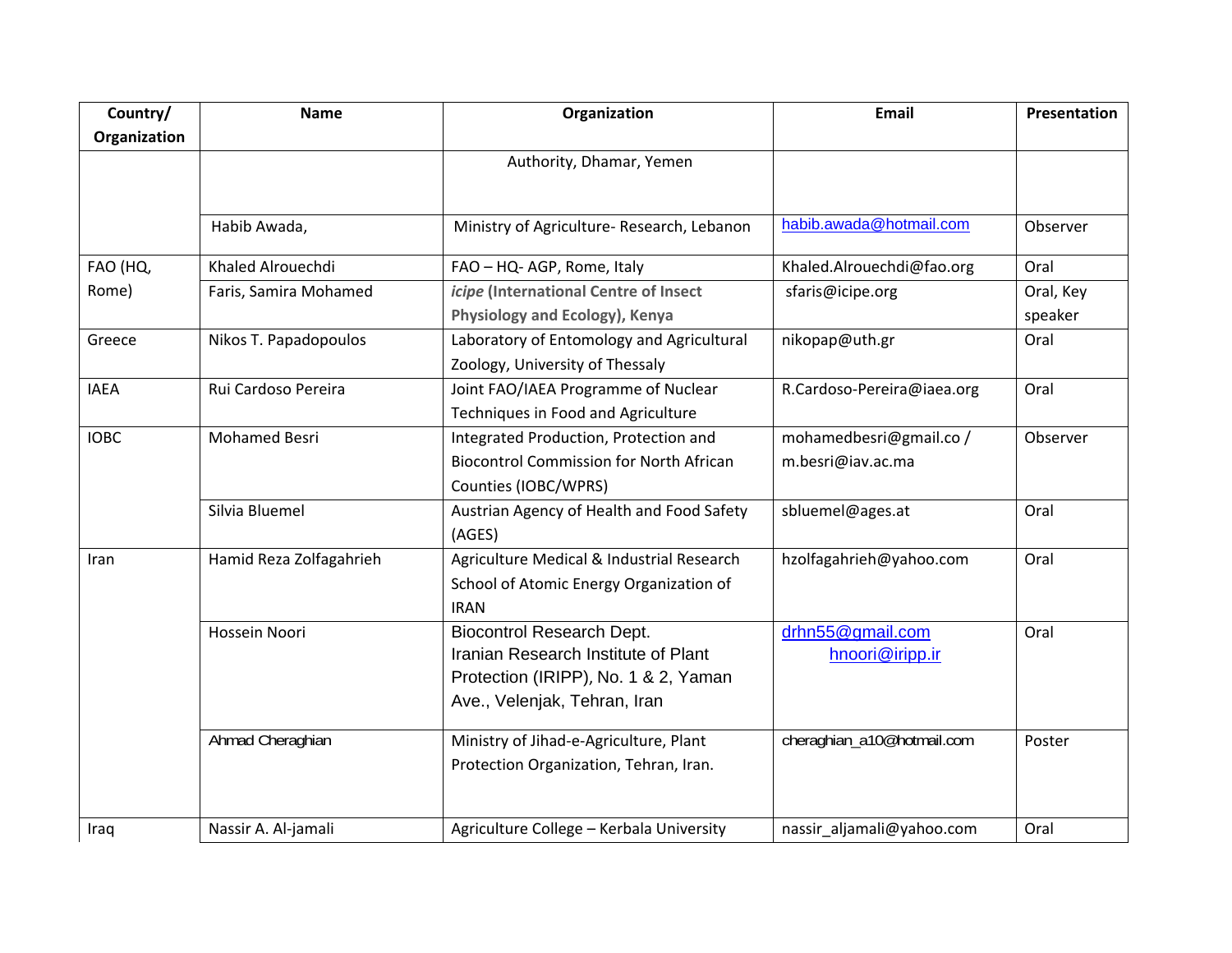| Country/                    | <b>Name</b>                           | Organization                                                                                                    | <b>Email</b>                                              | Presentation             |
|-----------------------------|---------------------------------------|-----------------------------------------------------------------------------------------------------------------|-----------------------------------------------------------|--------------------------|
| Organization                |                                       |                                                                                                                 |                                                           |                          |
|                             | Hasanain Yousuf Abdul Raheem          | State Board for Plant Protection, Ministry of<br>Agriculture                                                    | hasanein_2003@yahoo.com                                   | Oral                     |
|                             | Mohammed Zaidan Khalaf                | Ministry of Science & Technology                                                                                | mzkhalaf2007@yahoo.com                                    | Poster                   |
|                             | Ibrahim Al-Jboory                     | Retired Professor, University of Baghdad,<br><b>College of Agriculture</b>                                      | ijboory@yahoo.com                                         | Observer                 |
| Italy,<br>(CIHEAM-<br>IAMB) | Sarra Bouagga                         | L'Istituto Agronomico Mediterraneo di Bari<br>(CIHEAM-IAMB), Italy                                              | sarrabouagga@yahoo.fr                                     | Oral                     |
| Jordan                      | Raida Abid Al-Kareem Al-<br>Awamleh   | Ministry of Agriculture, Plant protection                                                                       | dr_raidaawamleh@yahoo.com                                 | Oral                     |
|                             | Tawfiq Mohammad Mustafa Al-<br>Antary | University of Jordan                                                                                            | tawfiqm@yahoo.com /<br>t.antary@ju.edu.jo                 | Oral                     |
| Lebanon                     | Charles Zarzour                       | Lebanese Ministry of Agriculture                                                                                | charleszarzour@gmail.com /<br>czarzour@agriculture.gov.lb | Observer                 |
| Libya                       | Ali Amin A. Kafu                      | <b>Biotechnology Research Centre</b>                                                                            | benkafu@yahoo.com                                         | Poster                   |
|                             | <b>ADEL ALZANATI</b>                  | Agriculture research center                                                                                     | zanati966@yahoo.com                                       | Poster (see<br>Ali Kafu) |
|                             | Ibrahim M. B. El-Ghariani             | Plant Protection Dept. Faculty of Agriculture,<br>Omar Al-Mukhtar University. P.O. Box 99, El-<br>Beida, Libya. | ghariani99@yahoo.com                                      | Observer                 |
|                             | Ms. Aida Adel Badi                    | Agriculture Research Center (ARC)/<br>P.O.Box 5059, Tripoli / Libya                                             | nezara2008@gmail.com;<br>didobadi2002@yahoo.cm            | Poster (see<br>Ali Kafu) |
| Montenegro                  | Ms Sanja Radonjic                     | University of Montenegro, Biotechnical<br>Faculty                                                               | sanja_radonjic@t-com.me                                   | Oral                     |
|                             | Ms Hrnčić Snježana                    | University of Montenegro, Biotechnical<br>faculty                                                               | hrncic@t-com.me                                           | Poster                   |
|                             | Ms Perović Tatjana                    | University of Montenegro, Biotechnical                                                                          | tperovic@t-com.me                                         | Poster                   |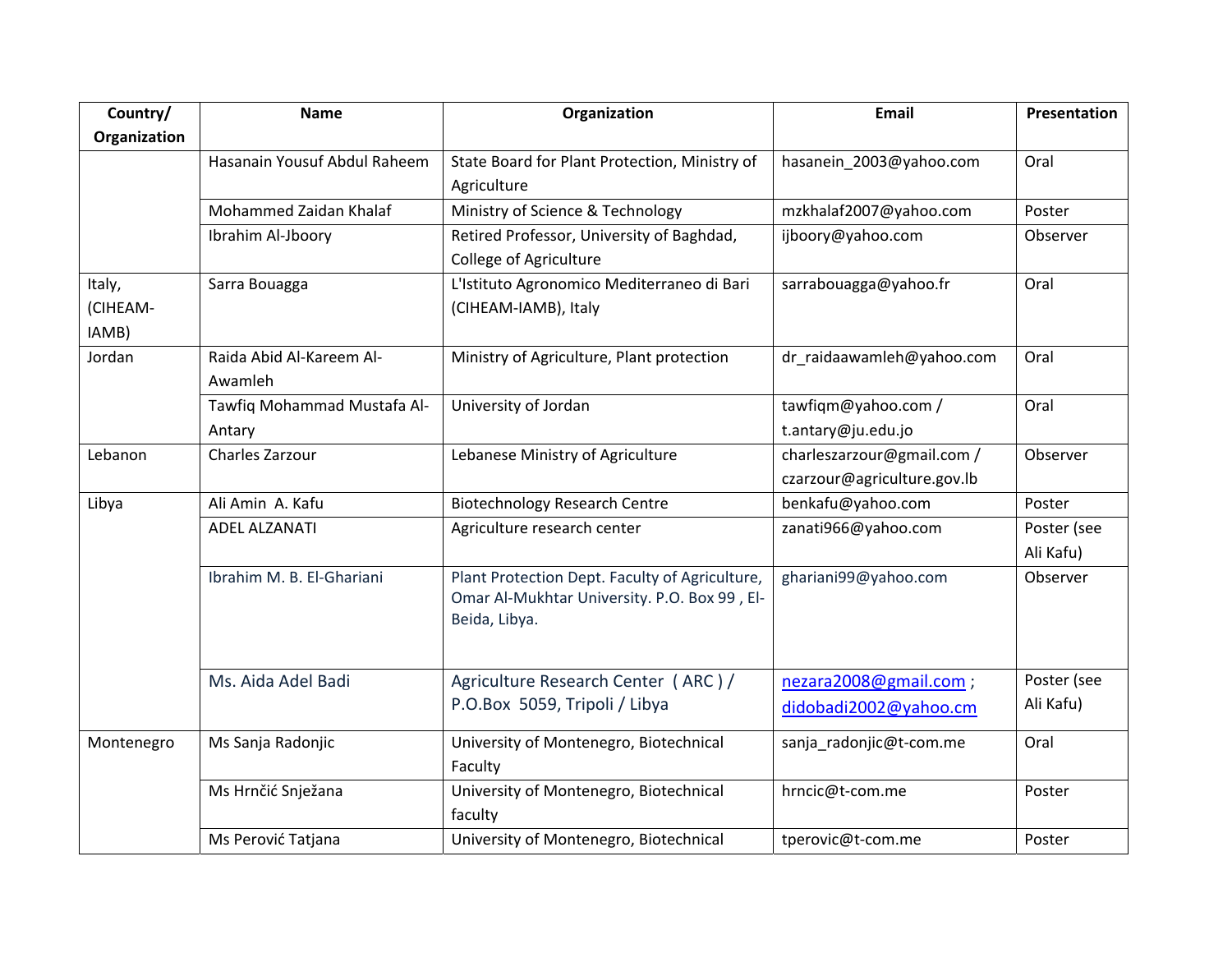| Country/           | <b>Name</b>                | Organization                                 | <b>Email</b>                 | Presentation   |
|--------------------|----------------------------|----------------------------------------------|------------------------------|----------------|
| Organization       |                            |                                              |                              |                |
|                    |                            | faculty                                      |                              |                |
| Morocco            | <b>Mohamed Nafide</b>      | <b>Groupe DELASSUS</b>                       | nafide@delassus.com          | Observer       |
|                    | Abderrahim El Keroumi      | Département de Biologie, Faculté des         | kabderahim@gmail.com         | Oral           |
|                    |                            | <b>Sciences SEMLALIA</b>                     |                              |                |
|                    | Ms Zhar nawal              | Département de Biologie, Faculté des         | nawalzhr66@gmail.com /       | Poster         |
|                    |                            | <b>Sciences SEMLALIA</b>                     | kanina_45@hotmail.com        |                |
|                    | Dehbi Zhor                 | Insect Sterile Technique (IST) Program in    | zhordhb@gmail.com            | Observer       |
|                    |                            | Morocco                                      |                              |                |
|                    | Ms Khadija Ouardi          | Office National De Securite Sanitaire Des    | khadijaouardipv@gmail.com    | Observer       |
|                    |                            | Produits Alimentaires (ONSSA)                |                              |                |
| <b>NEPPO</b>       | Chouibani Mekki            | Near East Plant Protection Organization      | hq.neppo@gmail.com           | Oral           |
|                    |                            | (NEPPO)                                      |                              |                |
| <b>Netherlands</b> | Gerrit van de Klashorst    | FAO/WT consultant                            | gvdk.ic@wxs.nl               | Observer       |
| Oman               | Mrs. Anwaar Bint Salim Al- | Ministry of Agriculture and Fisheries        | anwaar82@yahoo.com           | Observer       |
|                    | Hashliya                   |                                              |                              |                |
| Palestine          | Mousa Yousuf Aljadba       | Palestinian Agricultural Relief (PAR)        | mousaj@hotmail.com           | Oral           |
| Saudi Arabia       | Ms Badr El-Sabah A. Fetoh  | <b>Hail University</b>                       | drabadrelsabah@hotmail.com / | Oral           |
|                    |                            |                                              | be.fetoh@uoh.edu.sa          |                |
|                    | Fahd M.A.AL Saqan          | Ministry of Agriculture - Plant Protection   | falsaqan@yahoo.com           | Poster (see    |
|                    |                            | Dept                                         |                              | Awaji H.A. Abu |
|                    |                            |                                              |                              | ALgith)        |
|                    | Abdulaziz M.A.ALSharidi    | Ministry of Agriculture - Plant Protection   | alshuraidi@yahoo.com         | Poster (see    |
|                    |                            | Dept                                         |                              | Awaji H.A. Abu |
|                    |                            |                                              |                              | ALgith)        |
|                    | Awaji H.A. Abu ALgith      | Ministry of Agriculture - Plant Protection   | awa_jam@hotmail.com          | Poster         |
|                    |                            | Dept                                         |                              |                |
| Senegal            | <b>BADJI Kemo</b>          | Laboratoire de Zoologie Agricole, Direction  | kemo2fr@yahoo.fr/            | Oral &         |
|                    |                            | de la Protection des Végétaux, Ministère de  | kemoent@gmail.com            | Poster         |
|                    |                            | l'Agriculture et de l'Equipement rural de la |                              |                |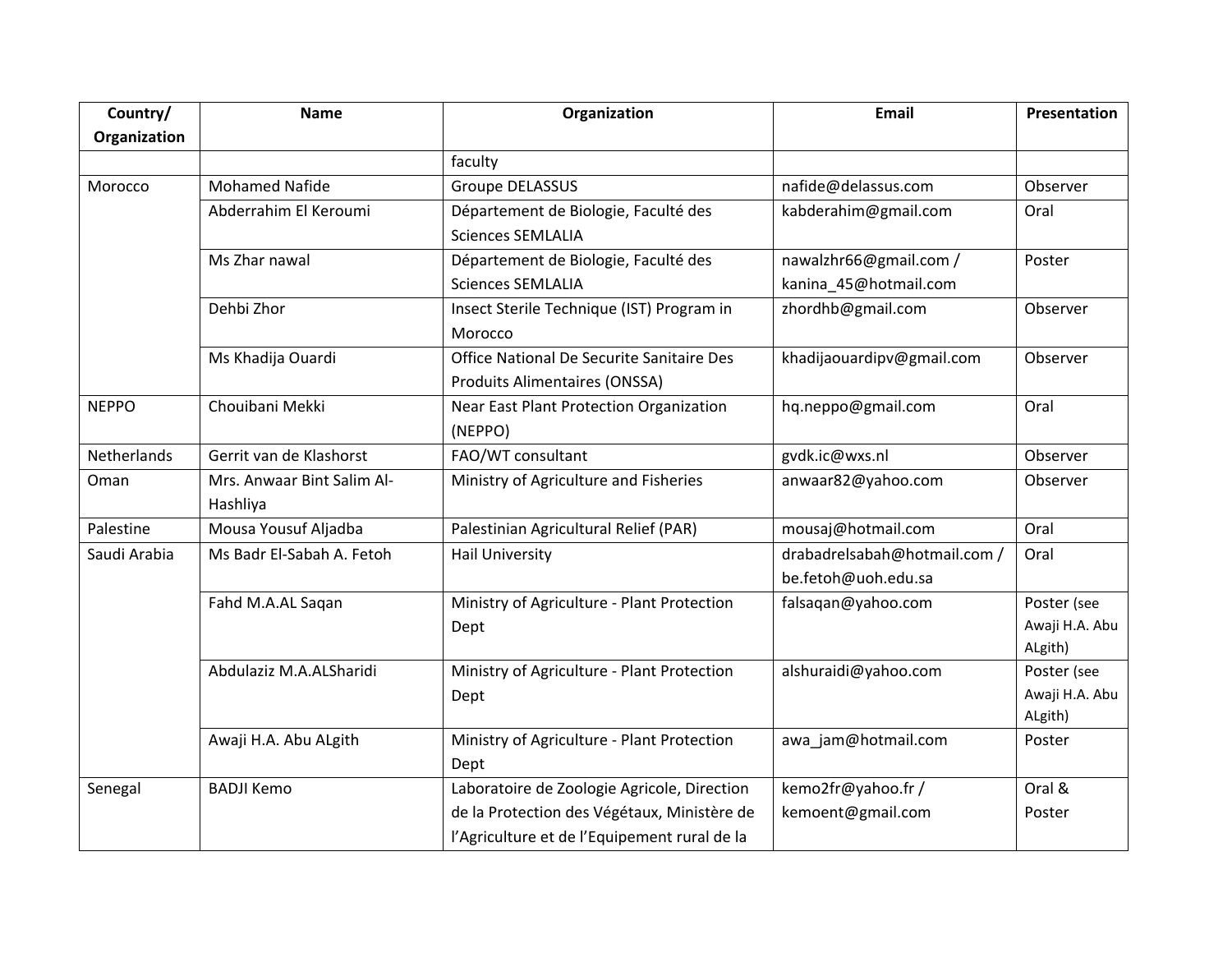| Country/     | <b>Name</b>               | Organization                                 | <b>Email</b>                  | Presentation |
|--------------|---------------------------|----------------------------------------------|-------------------------------|--------------|
| Organization |                           |                                              |                               |              |
|              |                           | République du Sénégal (West Africa)          |                               |              |
| Sudan        | Ms Faiza E. e. Salah      | University of Gezira                         | Faizaruba@yahoo.com           | Oral         |
|              | Hayder Abdelgader         | <b>Agricultural Research Corporation</b>     | Abdelgaderh@yahoo.com         | Oral         |
|              | Ms Nagat Mubarak El Tayeb | (consultant)                                 | neltayb@yahoo.com             | Oral         |
|              | Mohammedelnazeir Elfadil  | Kassala and Gash Agricultural Research       | nazeerazo@yahoo.com           | Oral         |
|              | <b>Mahmoud Ibrahim</b>    | Station, Kassala State, Sudan P.O. Box: 232, |                               |              |
|              |                           | Sudan Phone: +249912918918 Fax:              |                               |              |
|              |                           | 249411851220                                 |                               |              |
|              | Ms Faiza Mohammed         | University of Bahri, College of Agriculture, | faizamagid@hotmail.com        | Oral         |
|              | Abdelmagid                | Department of Crop Protection                |                               |              |
|              | Ms Amani Mohammed Khair   | University of Shendi, Faculty Science and    | amaniomda@yahoo.com           | Oral         |
|              | Abass                     | Technology, Department of Entomology         |                               |              |
|              | Ms Salwa Md Ahmed Sanhori | Ministry of Agriculture, Plant protection    | Salwasunhori@yahoo.com        | Observer     |
|              |                           | Directorate                                  |                               |              |
|              | Esam Eldin B. M. Kabbashi | Food Research Centre, Ministry of Science    | esameldinkabbashi@hotmail.com | Oral         |
|              |                           | and Telecommunication, Khartoum              |                               |              |
| Switzerland  | Hassani Mounir            | Atlas Agro AG                                | hassani@atlasagro.com         | Oral         |
|              | <b>Bernard J Blum</b>     | Agrometrix ICM, POBox 18 CH 4009 Basel,      | agrometrix.blum@balcab.ch     | Oral         |
|              |                           | Switzerland                                  |                               |              |
| Tunisia      | Mohamed Braham            | Centre Régional de recherche en              | braham.mohamed@gmail.com      | Poster       |
|              |                           | Horticulture et en Agriculture (CRRHAB)      |                               |              |
|              | <b>HAMDENE Haitham</b>    | Centre National des Sciences et Technologies | heithem hamden@yahoo.fr       | Oral         |
|              |                           | <b>Nucléaires</b>                            |                               |              |
|              | Ms Selma Fadhel           | Centre National des Sciences et Technologies | Selma_cnstn@hotmail.com       | Poster       |
|              |                           | <b>Nucléaires</b>                            |                               |              |
|              | Ms Blibech Imen           | Institut de l'Olivier                        | imenblibech@gmail.com         | Poster       |
|              | Ms Meriem M'saad Guerfali | Centre National des sciences et technologies | msaad tn@yahoo.fr             | Oral &       |
|              |                           | nucléaires Tunis Tunisia, Sidi Thabet        |                               | Poster       |
|              |                           | Technopole                                   |                               |              |